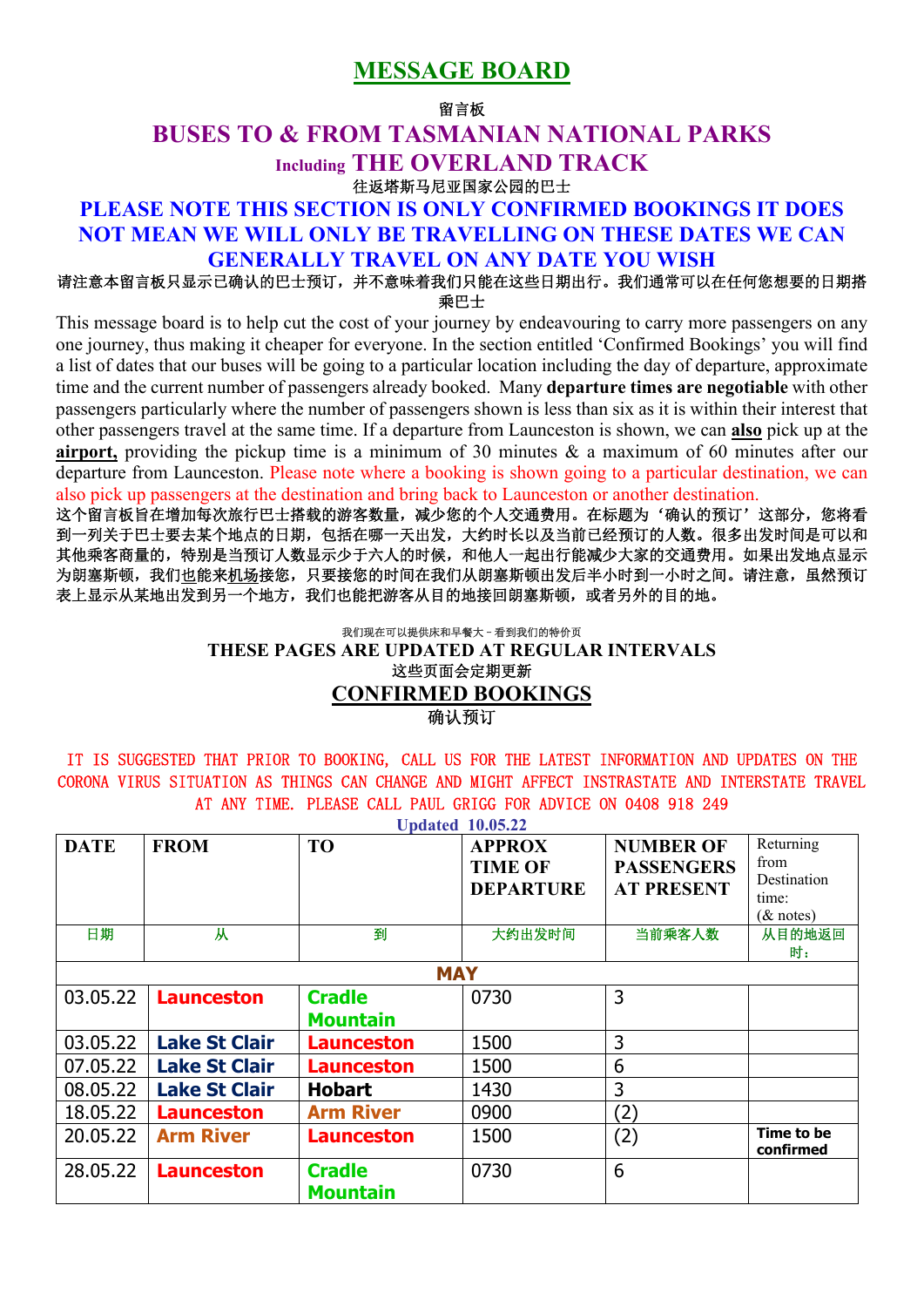| 29.05.22         | <b>Launceston</b><br><b>City via</b><br><b>Airport</b> | <b>Cradle</b><br><b>Mountain</b> | 0930 | 4 |              |
|------------------|--------------------------------------------------------|----------------------------------|------|---|--------------|
| 29.05.22         | <b>Arm River</b>                                       | <b>Launceston</b>                | 1500 | 3 |              |
| <b>JUNE</b>      |                                                        |                                  |      |   |              |
| 01.06.22         | <b>Lake St Clair</b>                                   | <b>Hobart</b>                    | 1330 | 6 |              |
| <b>SEPTEMBER</b> |                                                        |                                  |      |   |              |
|                  |                                                        |                                  |      |   |              |
| <b>OCTOBER</b>   |                                                        |                                  |      |   |              |
|                  |                                                        |                                  |      |   |              |
| <b>NOVEMBER</b>  |                                                        |                                  |      |   |              |
| 24.11.22         | <b>Launceston</b>                                      | <b>Walls of</b>                  | 0700 | 8 |              |
|                  |                                                        | <b>Jerusalem</b>                 |      |   |              |
| 27.11.22         | <b>Walls of</b><br><b>Jerusalem</b>                    | <b>Launceston</b>                | 1530 | 8 | See Note (5) |

# **Click here to go to booking form**

| <b>NOTE (1)</b> | Two departures to Walls of Jerusalem today, one at 0700 and the other at 0800               |
|-----------------|---------------------------------------------------------------------------------------------|
| Note $(2)$      | We can also pick up and return groups to Launceston providing your pickup is between        |
|                 | 1430 & 1600                                                                                 |
| Note $(3)$      | Transport to and from Frenchman's Cap is possible – please call to enquire about options    |
|                 | and prices when "piggy backing" on existing bookings from and to Lake St.Clair.             |
| Note $(4)$      | Pickup at Lake St. Clair also available 30 minutes after Frenchman's pickup.                |
| Note $(5)$      | We can also take groups to The Mersey Forest Road area, including Walls & Arm River         |
|                 | departing Launceston no later than 1030.                                                    |
| Note $(6)$      | We can continue on from the Higgs Track to the Mersey Forest Area (Walls etc)               |
| <b>Note (7)</b> | Price for this departure, irrespective of numbers is based on price for 6 and over. Ask for |
|                 | details.                                                                                    |
| Note $(8)$      | Price for this departure, irrespective of numbers is based on price for 4 and over. Ask for |
|                 | details.                                                                                    |
| Note $(9)$      | Will depart LSC immediately after arrival of Ferry                                          |
|                 |                                                                                             |

The last column (in green) provides additional information, please also note that if we are taking a group to a destination it is also possible to pick-up a group from this destination – please contact directly about these options.

请注意最后一列(绿色)给出了我们要在当天从目的地返回的大约时间。如果你想回到朗塞斯顿那么这可能是你的选 择。

## **PLEASE NOTE IF YOU FOUND THIS PDF DOCUMENT WHILST DOING AN ON LINE SEARCH FOR BUS TRANSPORT PLEASE FOLLOW THE LINK BELOWTO BE TAKEN TO OUR WEB SITE AS THE DOCUMENT YOU FOUND MAY BE OUT OF DATE**  请注意如果您在搜索巴士交通信息的时候发现此 PDF 文档,请从以下链接登录我们的网站,那有最 近更新版本的文件**:**

### **www.outdoortasmania.com.au**

**"Outdoor Tasmania" is the trading name & web site for "Outdoor Recreational Transport".** 

## **LAKE ST. CLAIR TO CRADLE MOUNTAIN (Via West Coast & Queenstown)**